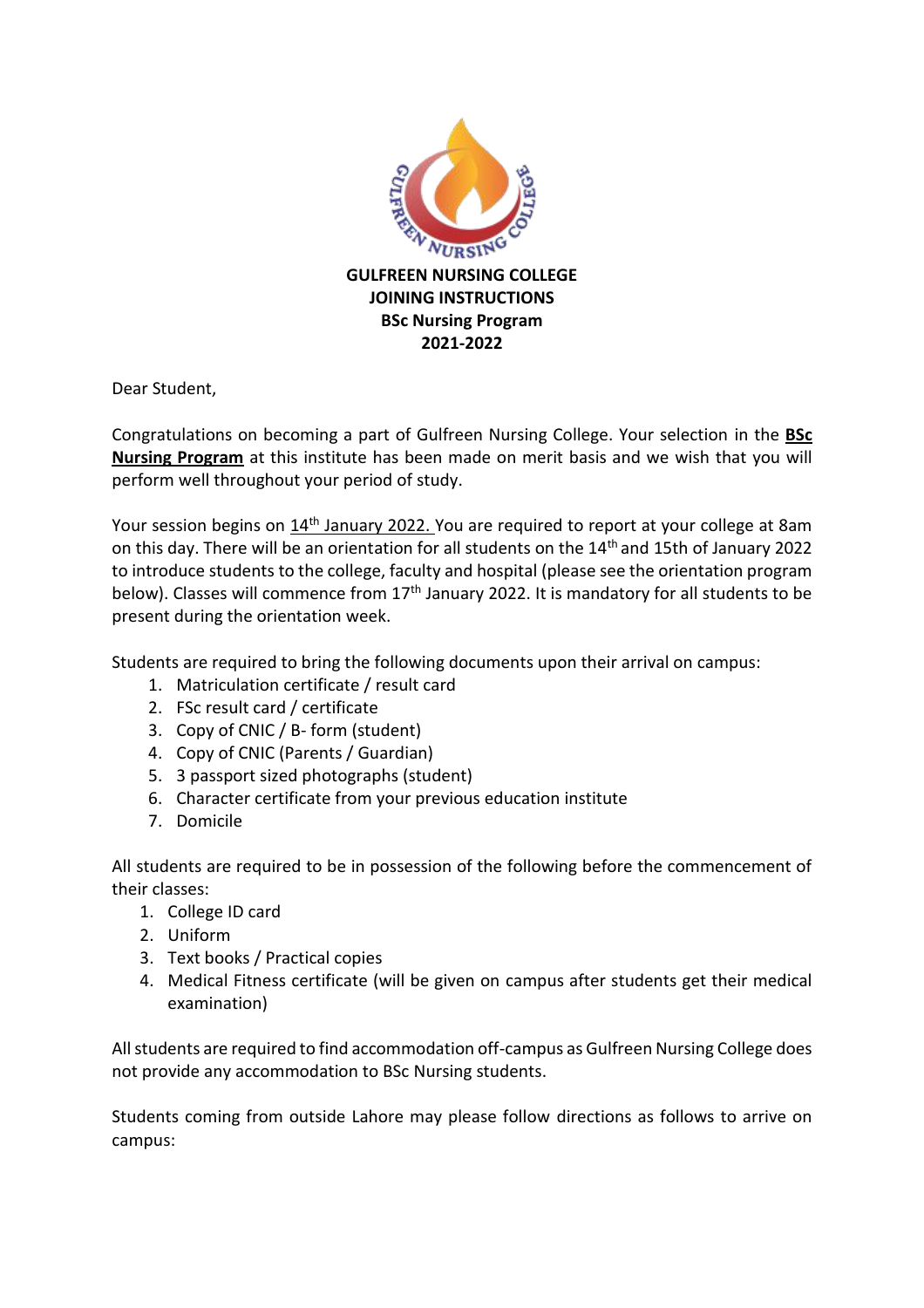

Upon arrival on campus, you are requested to be seated in the Auditorium in the Dental College building (first building on right when you enter the main gate). Representatives from the college will be there to assist you. Please see attached program for the 14<sup>th</sup> and 15<sup>th</sup> of January.

## **BSc NURSING ORIENTATION PROGRAM ORIENTATION (DAY 1 – 14/01/2022)**

## **Students are requested to be seated in the auditorium at 9.30am (3rd floor basic sciences building)**

| Time               | Activity                         | Location   |
|--------------------|----------------------------------|------------|
| $10:00 - 10:15am$  | Welcome speech by Miss Maryam    | Auditorium |
| $10:15 - 10:30$ am | Address by                       | Auditorium |
|                    | <b>Madam Gulfreen</b>            |            |
|                    | <b>Principal Medical College</b> |            |
| 10:30 - 11:00am    | Programme orientation By         | Auditorium |